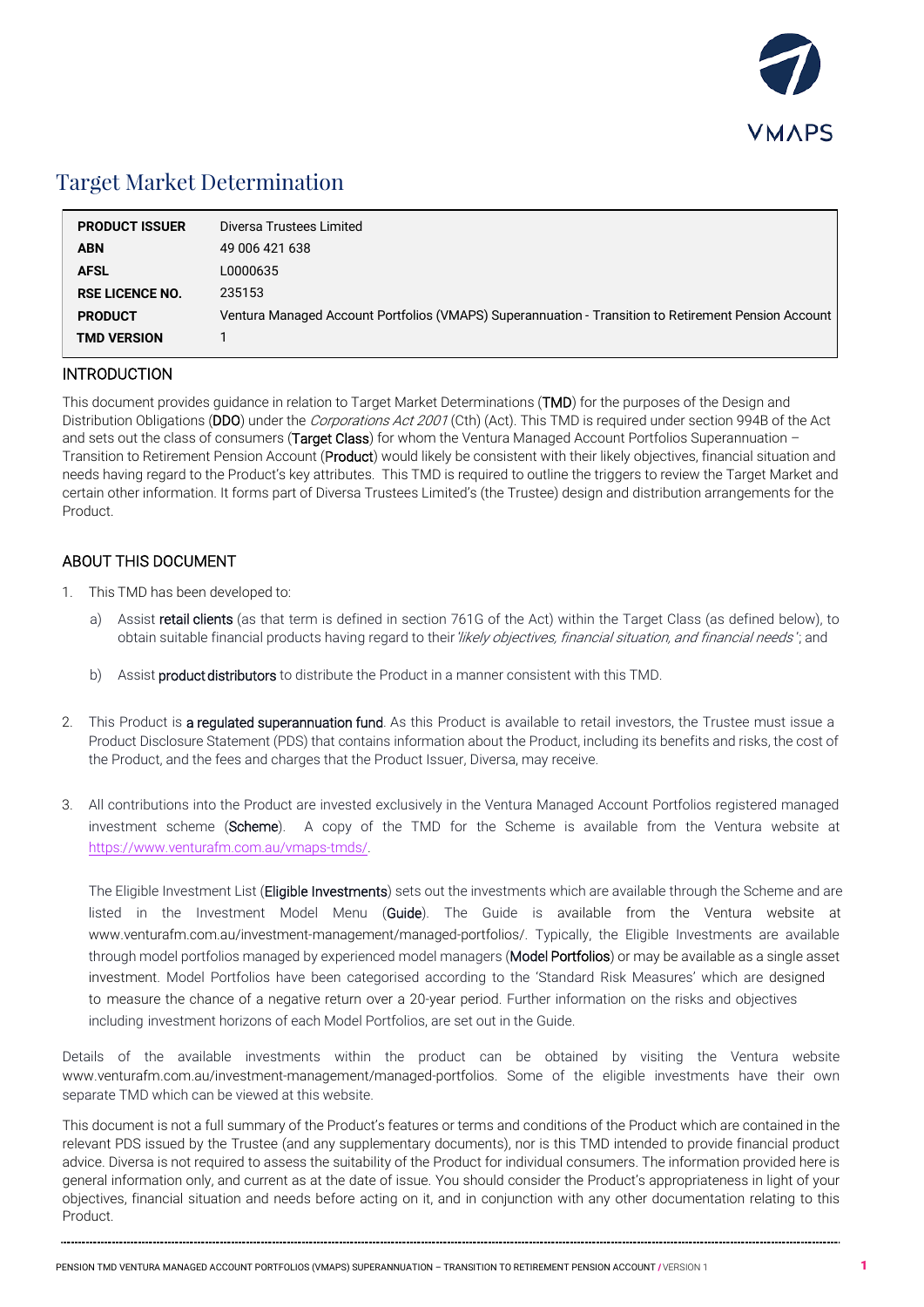# Important dates

| Date from which this target market determination is <b>effective</b> | 5/10/2021 |
|----------------------------------------------------------------------|-----------|
| Date when this target market determination was <b>last reviewed</b>  | 5/10/2021 |
| Date when this target market determination will be next reviewed     | 5/04/2022 |

### CLASS OF CONSUMERS THAT FALL WITHIN THIS TARGET MARKET

This Product has been designed for retail superannuation consumers who have engaged an authorised financial advice provider (Financial Adviser) to provide personal financial product advice in relation to this Product and who have considered your likely objectives, financial situation and needs set out below.

The information below summarises the overall class of consumers that fall within the target market for the Product

#### **Objectives**

This product is designed for consumers who: :

- » Are seeking a regulated superannuation scheme which enables access to a broad range of professionally managed Model Portfolios, via a registered managed investment scheme
- » Are reaching preservation age and choosing to access some or all of their super balance as a transition to retirement pension while remaining employed on a full- or part-time basis
- » Are looking to reduce their working hours but still able to supplement their income from their superannuation
- » Are seeking to engage with a digital platform that provides access to their account via an on-line secure portal with the benefit of detailed investment performance reporting
- » Are seeking to implement an appropriate investment strategy tailored to their specific needs based on the advice of their nominated financial adviser; and
- » Are seeking the benefits of pooled investments and consolidated reporting

### Financial Situations/Needs

The financial situation and need of the Target Class include:

- » those with a range of investment knowledge or experience;
- » those with existing retirement savings of at least \$10,000;
- » those aged between 55 & 65 years of age and are looking to reduce their working hours but still able to supplement their income from their superannuation
- » those wanting to continue to make personal contributions and receive employer contributions to their Accumulation Account after their pension has commenced
- » those with a range of investment risk profiles/measures (capital growth, capital preservation, capital guaranteed, regular income) and investment time horizons (short, medium or long) including those with an ability to bear losses;
- » those looking for capital growth or income from investments or a mixture of both;
- » eligible individuals who can make or receive superannuation contributions within the Australian regulatory system; and
- » looking for death and disablement insurance needs.

#### The Product is not designed for consumers who:

- » have not engaged a Financial Adviser (refer to the Non-Advised Policy section in the Product PDS);
- » have not reached their preservation age or aged over 65 and are not seeking to reduce their working hours whilst supplementing their income
- $\rightarrow$  are ineligible to contribute to superannuation within the Australian superannuation system;
- » want to exercise greater control over each investment transaction;
- » may not benefit from consolidated reporting and the associated administration costs;
- » do not have investment funds of more than \$10,000; and
- » are seeking to retain all corporate actions and legal ownership in respect of their investments.

#### PRODUCT DESCRIPTION AND KEY PRODUCT ATTRIBUTES **Overview**

The Product is an APRA regulated retail Superannuation Fund. The Product invests exclusively in the Scheme (please refer to the TMD for the Scheme available at [https://www.venturafm.com.au/vmap](http://www.venturafm.com.au/investor-resources)[s-tmds/\)](https://www.venturafm.com.au/vmaps-tmds/). The Product provides for:

#### » the accumulation of retirement savings, with or without retail insurance;

PENSION TMD VENTURA MANAGED ACCOUNT PORTFOLIOS (VMAPS) SUPERANNUATION – TRANSITION TO RETIREMENT PENSION ACCOUNT / VERSION 1 2 2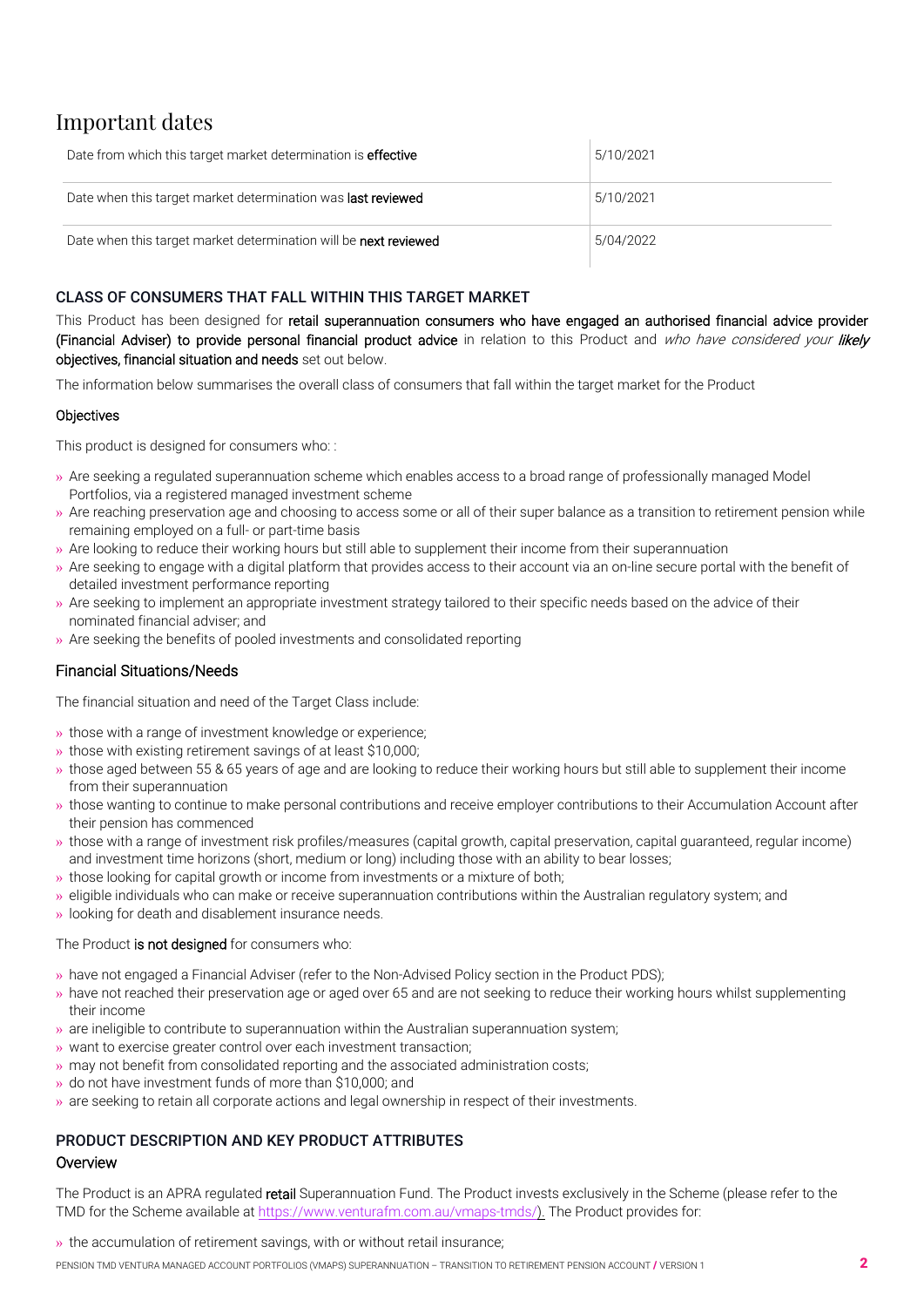- » the payment of account-based pension income streams and Transition to Retirement (TTR) pensions; and
- » the payment of death and disablement insurance benefits.

#### **Custody**

Investments into the Product are held by a third-party custodian. The superannuation fund allows investors to pool funds with other investors to access a wide range of investment options with designated risk measures and recommended investment time horizons.

#### Key attributes

Key product attributes include the following;

- » A range of pre-determined Model Portfolios managed by experienced investment managers and/or a broad range of individual investment options including managed funds and ETPs, . These Model Portfolio are set out in the Guide.
- » An interest-bearing cash account requiring a minimum holding of 1% of your investment account. The cash account acts as the hub of your portfolio for deducting fees and settling transactions.
- »
- » Daily account rebalancing to ensure ongoing alignment with the selected investment strategy taking account of:
	- » changes to Model Portfolios notified by the relevant investment manager
	- » investments in or cash withdrawals from your account;
	- » Model Portfolio or individual asset switches; fees and
	- » minimum cash holding requirements and other circumstances as outlined in the PDS for the Scheme.
- » Account customisation options including minimum trade size specification, individual securities substitution, and the application of holding locks to selected securities
- » Consolidated ongoing reporting of investment holdings, asset allocation, transactions, fees, performance and taxation which is available 24/7 via the Investor Portal
- » Access to potential costs savings associated with pooling of investments with other investors (e.g., lower brokerage fees from the netting of listed securities trades, lower investment management costs associated with wholesale investments and lower administration fees from family account aggregation
- » Fees for financial product advice pertaining to the Product and agreed with your Financial Adviser can also be administered from your account
- » Access to Family Group Account Aggregation allowing you to link your superannuation account with other Scheme account(s), which may reduce the overall Investment Administration Fee payable on each 'linked' account. For more information, see the Product PDS.
- » Access to a range of personal retail insurance options that can be funded from your superannuation account.
- » A minimum initial investment of \$10,000 or a rollover from an existing superannuation account, can be used to establish an account, Regular contribution plans can also be established; and
- » A choice of death benefit nominations including non-binding death benefit nomination and binding (non-lapsing) death benefit nomination.

A 14 Day Cooling-Off Period applies for all new Product accounts that have been established.

#### Fees

 On-going fees for administration, investment management and reporting of investor accounts (see the PDS for the Scheme) including brokerage and settlement costs for equities and managed funds trading, risk reserve levy and expenses

#### CONSISTENCY BETWEEN TARGET MARKET AND THE PRODUCT

This product is consistent with the class of consumers detailed above for this target market. It provides comprehensive investment choice to assist financial advisers to develop an investment portfolio tailored to each individual consumers financial objectives through the financial advice process.

#### HOW THE PRODUCT IS TO BE DISTRIBUTED

Given the Product's broad application to retail consumers, this Product can only be distributed by holders of an Australian Financial Services Licence (AFSL) who provide personal financial product advice and authorised representatives of these AFSLs. These AFSLs and authorised representatives must be registered to access and use the Ventura platform prior to recommending the Product to appropriate investors.

#### Investors will not be permitted to invest directly in the Product without financial advice.

In the event that a Financial Adviser's appointment is cancelled by the consumer or the Financial Adviser ceases to act as the consumers representative for any reason investment in the Product will come under the Product's Non-Adviser Policy with different Key Product Attributes (refer Non-Advised Investor Policy available from Ventura on request).